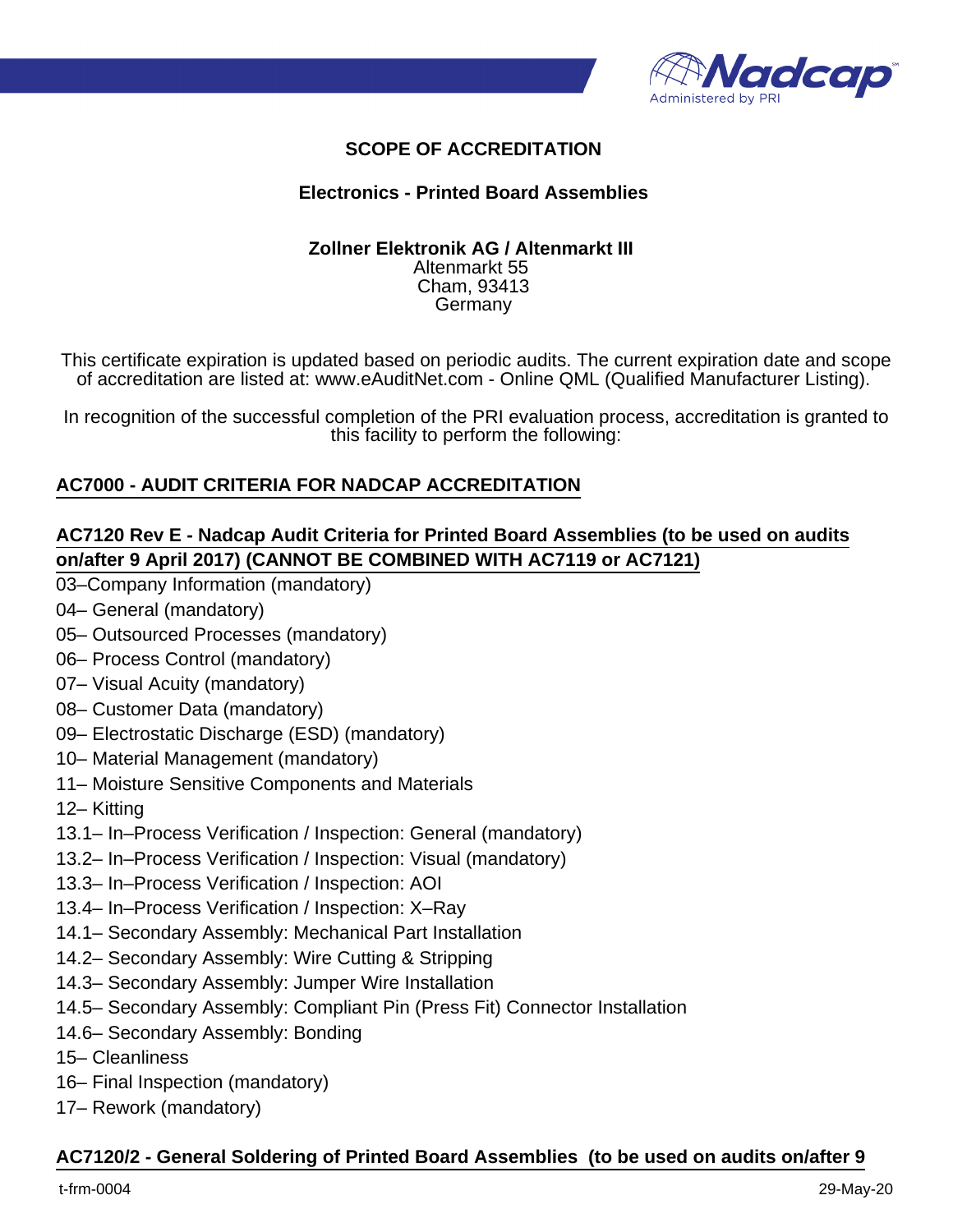# **April 2017)**

03– General (mandatory) 04– Electronic Component Preparation for Preassembly Process 05.1– Part Placement: General (mandatory) 05.2– Part Placement: Manual 05.3– Part Placement: Clinched Component Leads 06– Gold Removal 07– Build Through / Build Short 08– Hand Soldering

## **AC7120/3 - Plated Through Hole Technology (to be used on audits on/after 9 April 2017)**

04– Wave Soldering

05– Selective Soldering

#### **AC7120/4 Rev A - Surface Mount Technology (to be used on audits on/after 3 March 2019)**

03– Preparation

- 04– Stencil Printing (mandatory)
- 05– Automated Part Placement (mandatory)
- 06– Reflow Soldering (mandatory)

#### **AC7120/6 - Lead Free Soldering (to be used on audits on/after 9 April 2017)**

03– Lead–Free Control Plan (LFCP) (mandatory) 04– Process Control (mandatory) 05– Training (mandatory)

## **AC7120/7 - Conformal Coating of Printed Board Assemblies (to be used on audits on/after 9 April 2017)**

- 04– Material (mandatory)
- 05– Material and Equipment Compatibility (mandatory)
- 06– Preparation / Cleaning (mandatory)
- 07– Application / Drying / Curing (mandatory)
- 08– Thickness (mandatory)
- 09– Inspection (mandatory)
- 10– Rework (mandatory)
- 11– Training (mandatory)

#### **AC7120/9 - Programming (to be used on audits on/after 9 April 2017)**

04– General (mandatory)

06– Circuit Card Assembly Programming

#### **AC7120/10 - Final Testing (to be used on audits on/after 9 April 2017)**